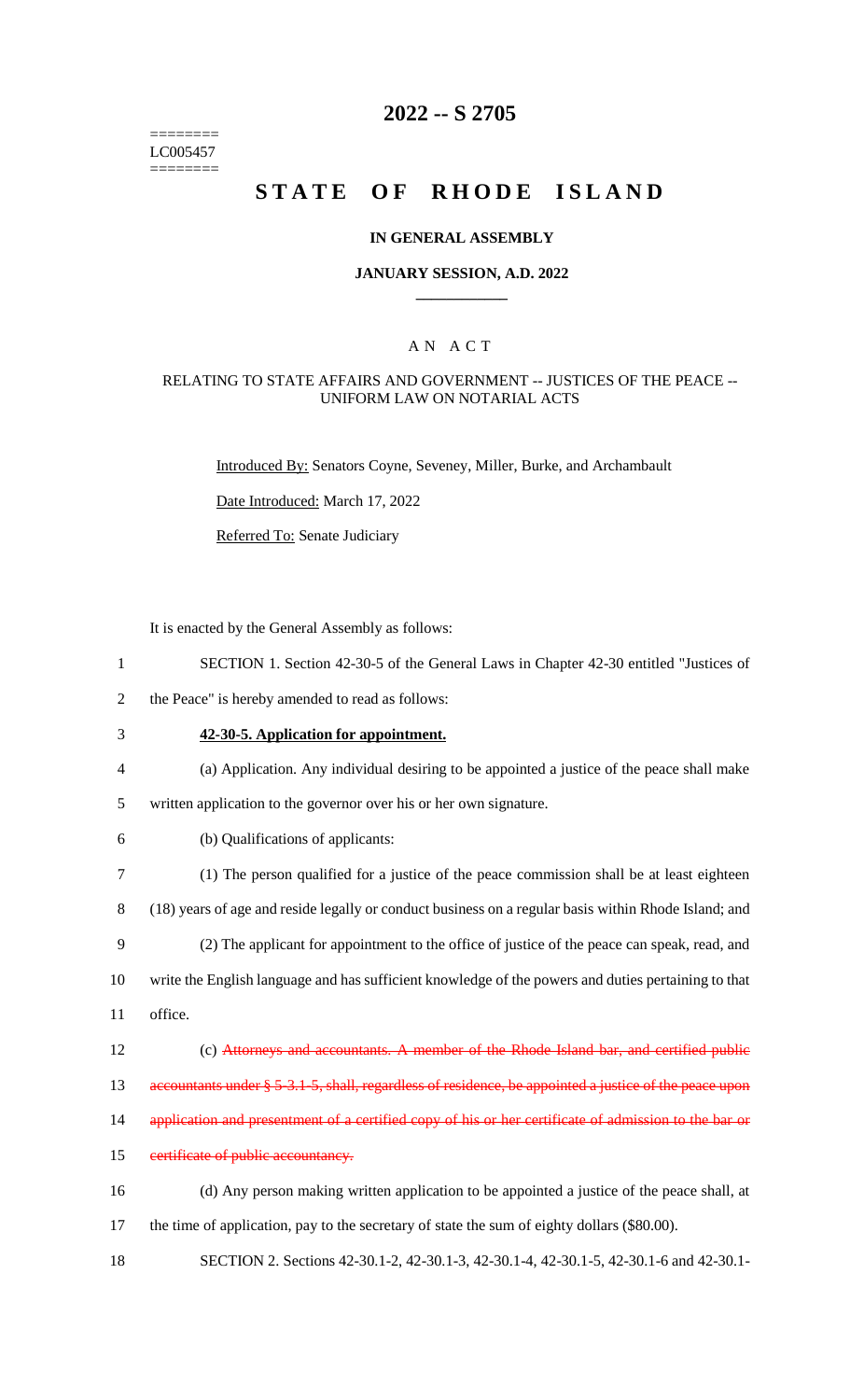12 of the General Laws in Chapter 42-30.1 entitled "Uniform Law on Notarial Acts" are hereby amended to read as follows: **42-30.1-2. Definitions.** (4) "Communication technology" means an electronic device of process that: (i) Allows a notary public and a remotely located individual to communicate with each other simultaneously by sight and sound; and (ii) When necessary and consistent with other applicable law, facilitates communication with a remotely located individual who has a vision, hearing, or speech impairment. (4)(5) "Electronic" means relating to technology having electrical, digital, magnetic, wireless, optical, electromagnetic, or similar capabilities. 11 (5)(6) "Electronic signature" means an electronic symbol, sound, or process attached to, or logically associated with, a record and executed or adopted by an individual with the intent to sign the record. (7) "Foreign state" means a jurisdiction other than the United States, a state, territory, or a 15 federally recognized Indian tribe. 16 (8) "Identity proofing" means a process or service by which a third person provides a notary 17 public with a means to verify the identity of a remotely located individual by a review of personal 18 information from public or private data sources.  $\left(\frac{6}{9}\right)$  "In a representative capacity" means acting as: (i) An authorized officer, agent, partner, trustee, or other representative for a person other than an individual; (ii) A public officer, personal representative, guardian, or other representative, in the capacity stated in a record; (iii) An agent or attorney-in-fact for a principal; or (iv) An authorized representative of another in any other capacity.  $(7)(10)$  "Notarial act" means an act, whether performed with respect to a tangible or electronic record, that a notarial officer may perform under the law of this state. The term includes taking an acknowledgment, administering an oath or affirmation, taking a verification on oath or affirmation, witnessing or attesting a signature, certifying or attesting a copy, noting a protest of a negotiable instrument and transact, do and finish all matters and things relating to protests and protesting bills of exchange and promissory notes, and all other matters within their office required by law, take depositions as prescribed by law, and acknowledgments of deeds and other instruments.  $34 \left( \frac{(8)(11)}{8} \right)$  "Notarial officer" means a notary public or other individual authorized to perform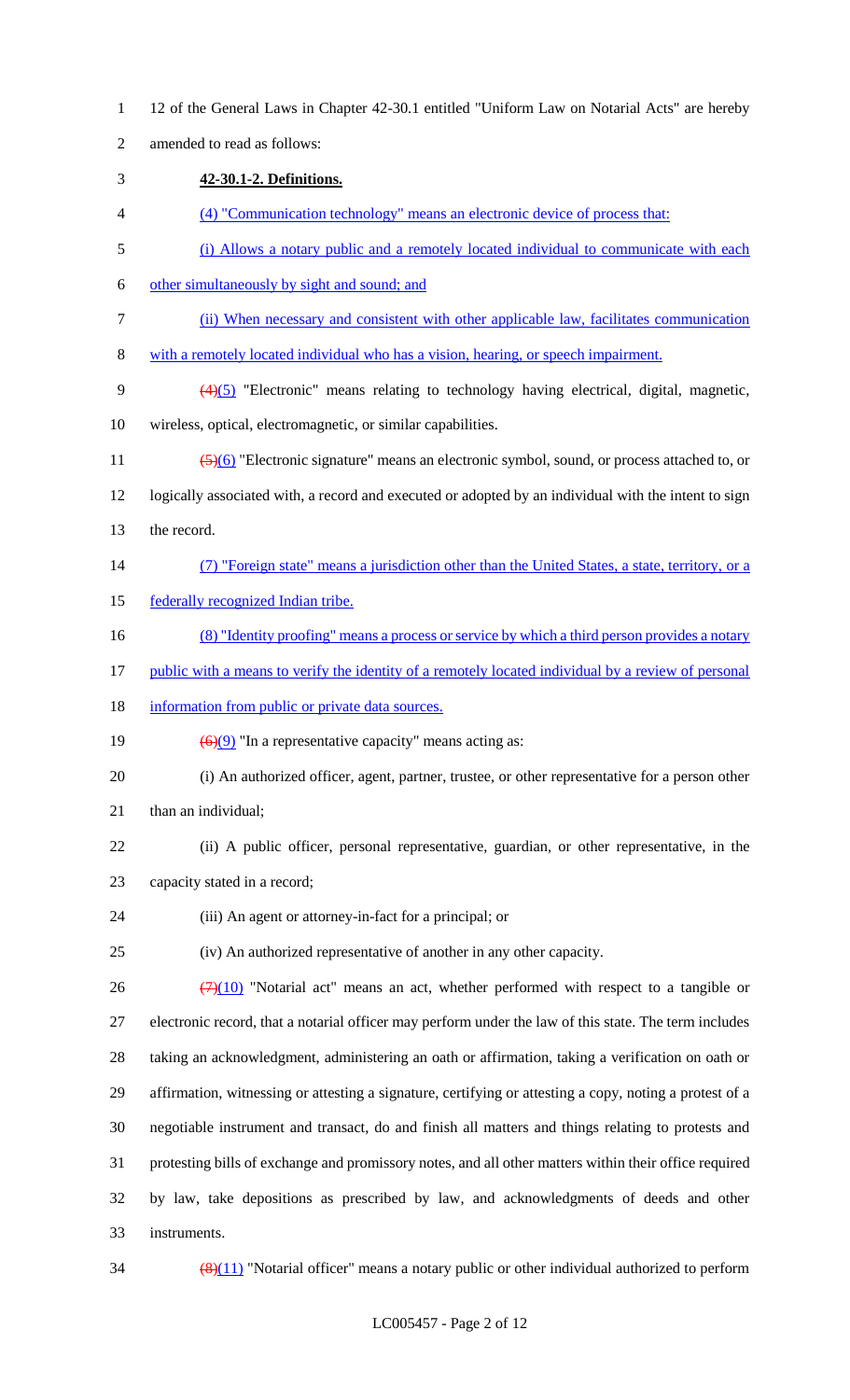- a notarial act.
- 2  $\left(\frac{9}{12}\right)$  "Notary public" means an individual commissioned to perform a notarial act by the commissioning officer.

 (10)(13) "Official stamp" means a physical image affixed to a tangible record or an electronic image attached to, or logically associated with, an electronic record.

- (14) "Outside the United States" means a location outside the geographic boundaries of the
- United States, Puerto Rico, the United States Virgin Islands, and any territory, insular possession,
- or other location subject to the jurisdiction of the United States.
- (11)(15) "Person" means an individual, corporation, business trust, statutory trust, estate, trust, partnership, limited-liability company, association, joint venture, public corporation, government or governmental subdivision, agency, or instrumentality, or any other legal or commercial entity.
- 13  $\left(\frac{(12)(16)}{2}\right)$  "Record" means information that is inscribed on a tangible medium or that is stored in an electronic or other medium and is retrievable in perceivable form.
- (17) "Remotely located individual" means an individual who is not in the physical presence
- 16 of the notary public who performs a notarial act pursuant to § 42-30.1-12.1.
- 17 (13)(18) "Sign" means, with present intent to authenticate or adopt a record:
- (i) To execute or adopt a tangible symbol; or
- (ii) To attach to, or logically associate with, the record an electronic symbol, sound, or process.
- 21  $\left(\frac{(14)(19)}{(14)(19)}\right)$  "Signature" means a tangible symbol or an electronic signature that evidences the
- signing of a record.
- 23  $\left(\frac{(15)}{(20)}\right)$  "Stamping device" means:
- (i) A physical device capable of affixing an official stamp upon a tangible record; or
- (ii) An electronic device or process capable of attaching to, or logically associating an
- official stamp with, an electronic record.
- (16)(21) "State" means a state of the United States of America, the District of Columbia,
- Puerto Rico, the United States Virgin Islands, or any territory or insular possession subject to the
- jurisdiction of the United States.
- 30  $\left(\frac{(17)(22)}{(17)(22)}\right)$  "Verification on oath or affirmation" means a declaration that a statement in a
- record is true, made by an individual under oath or by affirmation before a notarial officer.
- **42-30.1-3. Authority to perform notarial act.**
- (a) A notarial officer may perform a notarial act authorized by this chapter or by law of this
- state other than this chapter.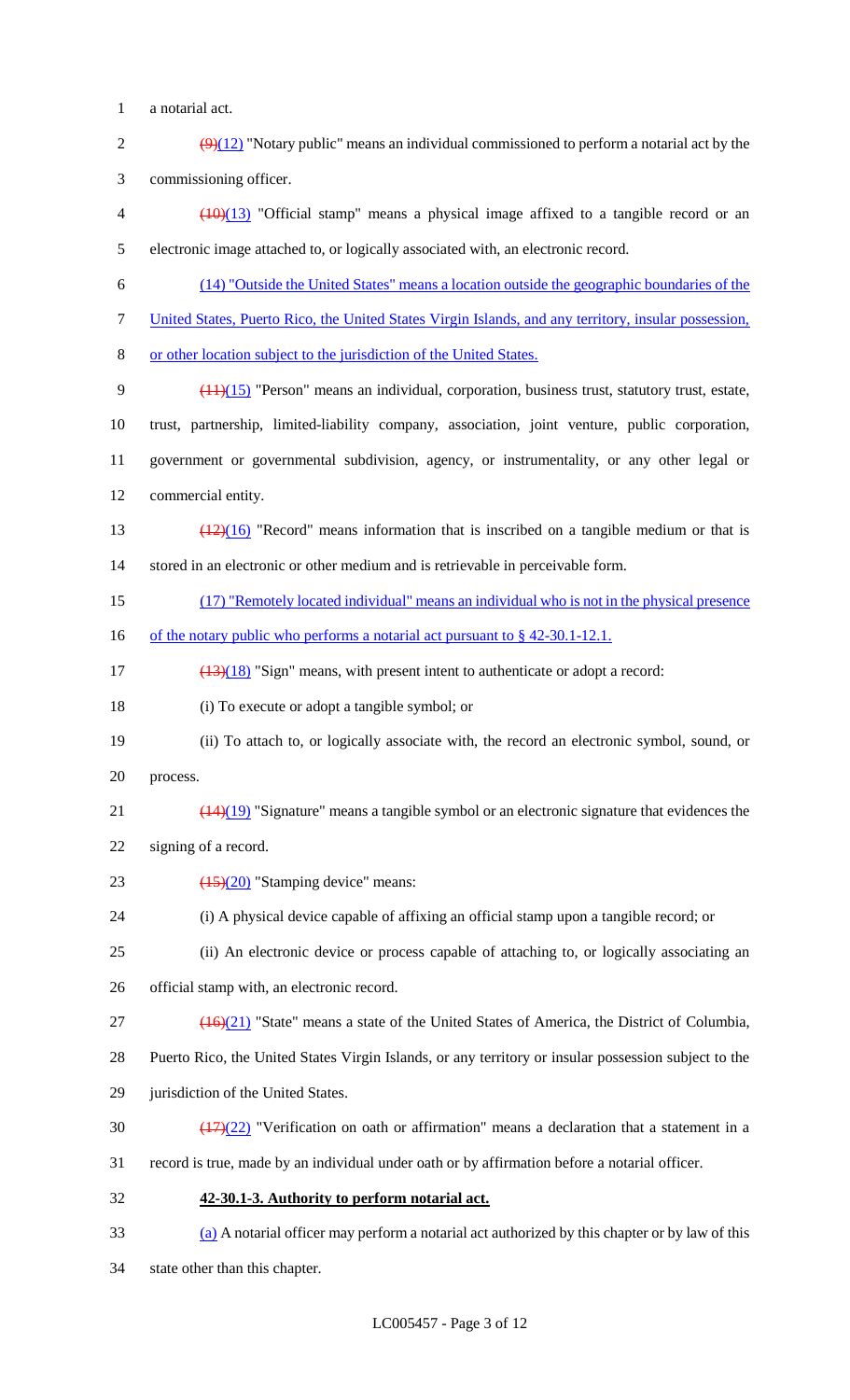- (b) A notarial officer may not perform a notarial act with respect to a record to which the officer or the officer's spouse, domestic partner, parent, guardian, child or sibling of the principal, including in-law, step, or half relatives, is a party or in which either of them has a direct beneficial interest, except where such persons witness a will or other legal document prepared by a notarial officer who is an attorney licensed by the State of Rhode Island. A notarial act performed in violation of this subsection is voidable. (c) A notarial officer may certify that a tangible copy of an electronic record is an accurate
- copy of the electronic record.
- 

### **42-30.1-4. Requirements for certain notarial acts.**

 (a) A notarial officer who takes an acknowledgment of a record shall determine, from personal knowledge or satisfactory evidence of the identity of the individual, that the individual appearing before the officer and making the acknowledgment has the identity claimed and that the signature on the record is the signature of the individual.

 (b) A notarial officer who takes a verification of a statement on oath or affirmation shall determine, from personal knowledge or satisfactory evidence of the identity of the individual, that the individual appearing before the notarial officer and making the verification has the identity claimed and that the signature on the statement verified is the signature of the individual.

- (c) A notarial officer who witnesses or attests to a signature shall determine, from personal knowledge or satisfactory evidence of the identity of the individual, that the individual appearing before the notarial officer and signing the record has the identity claimed.
- 21 (d) A notarial officer who certifies or attests a copy of a record or an item that was copied
- 22 shall determine that the copy is a full, true, and accurate transcription or reproduction of the record or item.
- (e) A notarial officer who makes or notes a protest of a negotiable instrument shall do so in accordance with the requirements set forth in § 6A-3-505(b).
- **42-30.1-5. Personal appearance required.**

If a notarial act relates to a statement made in, or a signature executed upon, a record, the

individual making the statement or executing the signature shall appear personally before the

- 29 notarial officer. For purposes of this section, personal appearance means that the principal and the
- notary public can communicate simultaneously by sight and sound through an electronic device or
- process at the time of the notarization; or that the principal and notary public are physically close
- enough to see, hear, and communicate with each other at the time of notarization.
- **42-30.1-6. Identification of individual.**
- (a) A notarial officer has personal knowledge of the identity of an individual appearing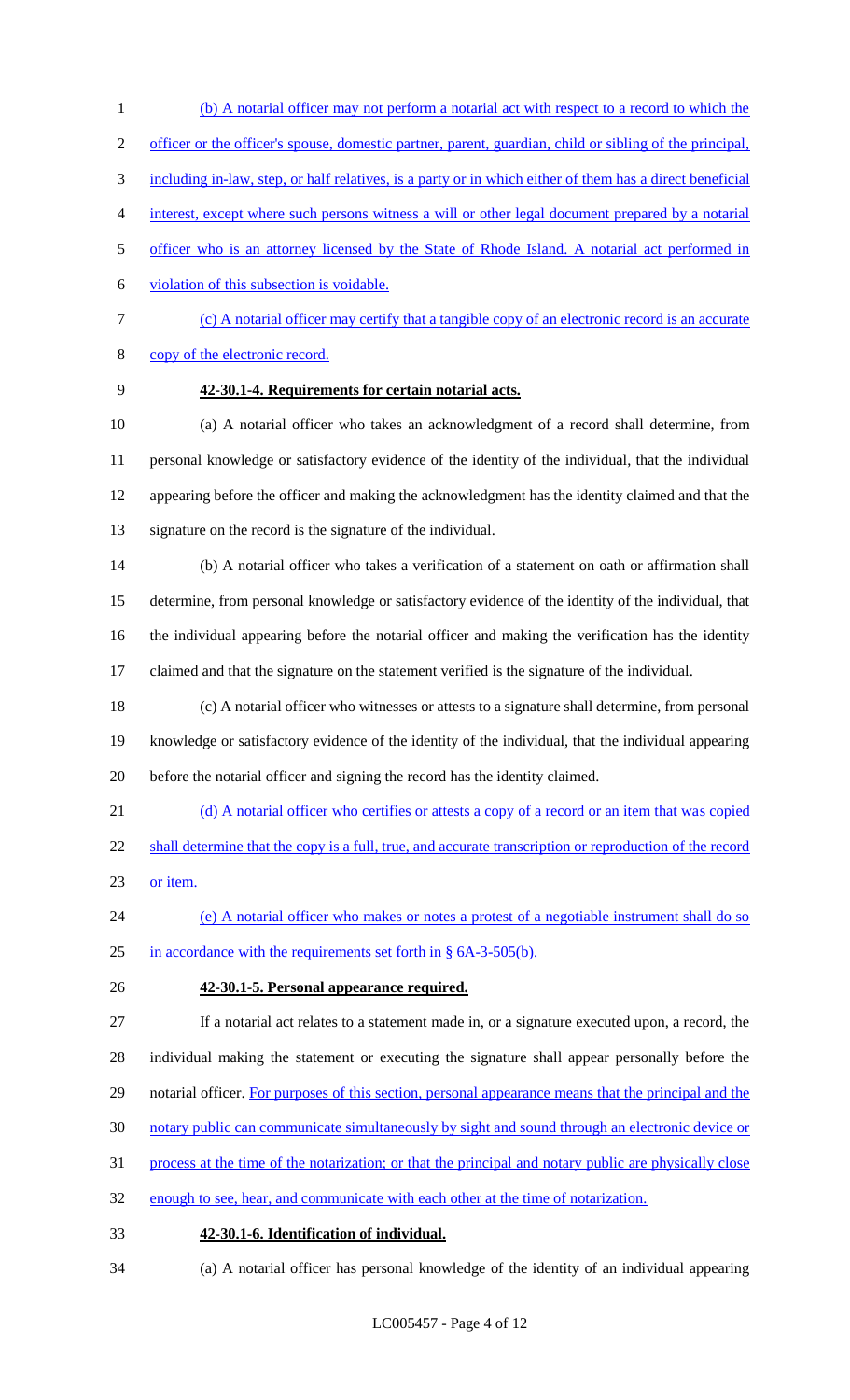before the notarial officer if the individual is personally known to the notarial officer through 2 dealings sufficient to provide reasonable certainty regarding that the legal individual has the 3 identity of the individual claimed. (b) A notarial officer has satisfactory evidence of the identity of an individual appearing before the notarial officer if the notarial officer can identify the individual: (1) By means of: (i) A passport, driver's license, or government-issued, non-driver identification card, that is current or expired not more than three (3) years before performance of the notarial act; or (ii) Another form of government identification issued to an individual that is current or expired not more than three (3) years before performance of the notarial act, contains the signature or a photograph of the individual, and is satisfactory to the notarial officer; or (2) By a verification on oath or affirmation of a credible witness personally appearing 13 before the notarial officer and known to the officer or whom the officer can identify on the basis of 14 a passport, driver's license, or government issued nondriver identification card, which is current or 15 expired not more than three (3) years before performance of the notarial act. (c) A notarial officer may require an individual to provide additional information or identification credentials necessary to assure the notarial officer of the identity of the individual. **42-30.1-12. Foreign notarial act.** 19 (a) In this section, "foreign state" means a government other than the United States of 20 America or, a state, or federally recognized Indian tribe not including the state of Rhode Island. (b) If a notarial act is performed under authority and in the jurisdiction of a foreign state or 22 constituent unit of the foreign state, or is performed under the authority of a multinational or international governmental organization, the act has the same effect under the law of this state as if performed by a notarial officer of this state. (c) If the title of office and indication of authority to perform notarial acts in a foreign state appears in a digest of foreign law or in a list customarily used as a source for that information, the authority of an officer with that title to perform notarial acts is conclusively established. (d) The signature and official stamp of an individual holding an office described in subsection (c) of this section are prima facie evidence that the signature is genuine and the individual holds the designated title. (e) An apostille in the form prescribed by the Hague Convention of October 5, 1961, and issued by a foreign state party to the convention conclusively establishes that the signature of the notarial officer is genuine and that the officer holds the indicated office.

 $\left(\frac{e}{f}\right)$  A consular authentication issued by an individual designated by the United States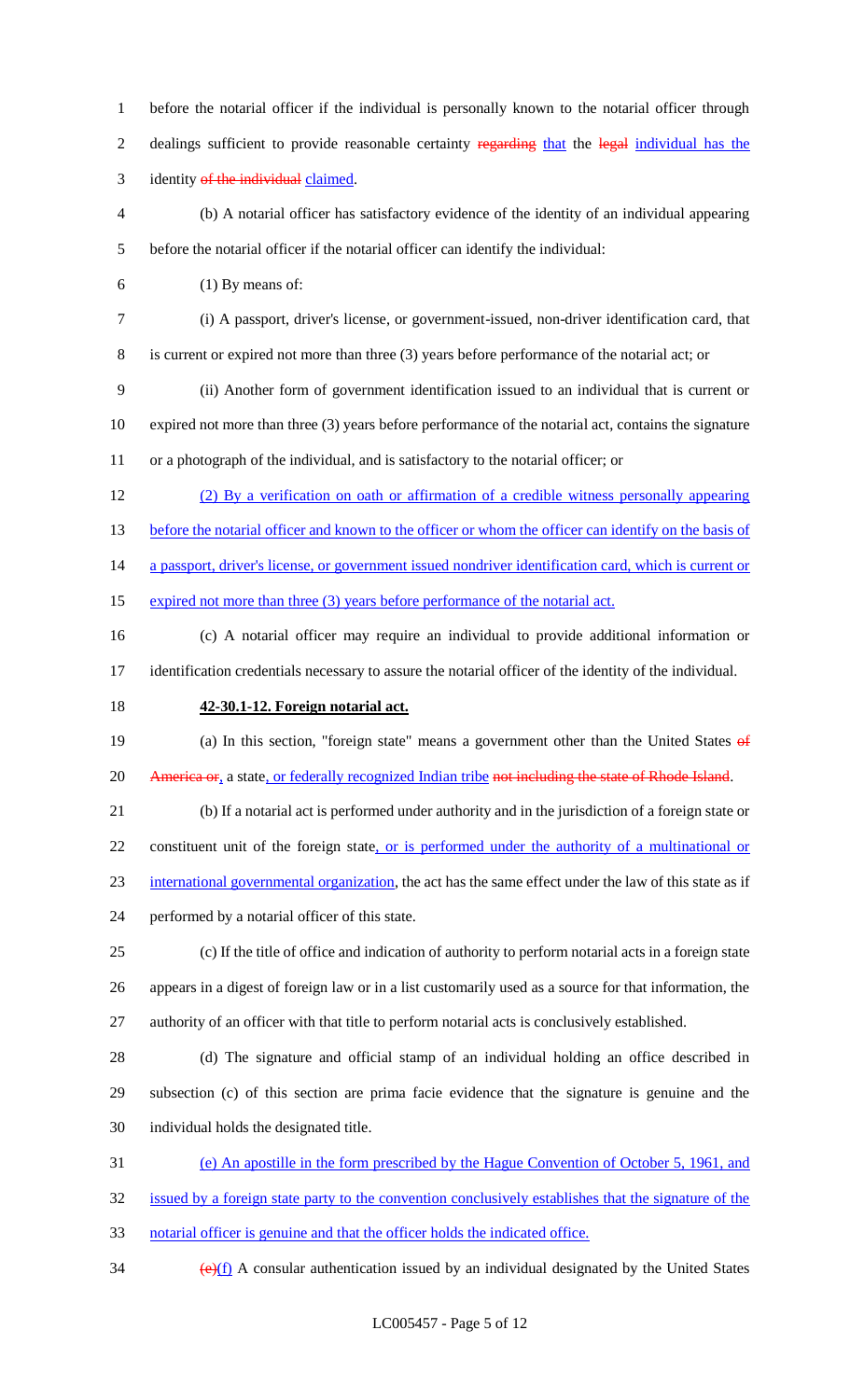Department of State as a notarizing officer for performing notarial acts overseas and attached to the record with respect to which the notarial act is performed conclusively establishes that the signature of the notarial officer is genuine and that the officer holds the indicated office. SECTION 3. Chapter 42-30.1 of the General Laws entitled "Uniform Law on Notarial Acts" is hereby amended by adding thereto the following sections: **42-30.1-11.1. Notarial act under authority of federally recognized Indian tribe.**  (a) A notarial act performed under the authority and in the jurisdiction of a federally recognized Indian tribe has the same effect as if performed by a notarial officer of this state, if the act performed in the jurisdiction of the tribe is performed by: 10 (1) A notary public of the tribe; (2) A judge, clerk, or deputy clerk of a court of the tribe; or (3) Any other individual authorized by the law of the tribe to perform the notarial act. (b) The signature and title of an individual performing a notarial act under the authority of 14 and in the jurisdiction of a federally recognized Indian tribe are prima facie evidence that the signature is genuine and that the individual holds the designated title. 16 (c) The signature and title of a notarial officer described in subsection (a)(1) or (a)(2) of 17 this section conclusively establishes the authority of the officer to perform the notarial act. **42-30.1-12.1. Notarial act performed for remotely located individual.**  19 (a) A remotely located individual may comply with § 42-30.1-5 by using communication 20 technology to appear before a notary public. (b) A notary public located in this state may perform a notarial act using communication 22 technology for a remotely located individual if: 23 (1) The notary public: (i) Has personal knowledge under § 42-30.1-6(a) of the identity of the individual; (ii) Has satisfactory evidence of the identity of the remotely located individual by oath or 26 affirmation from a credible witness appearing before the notary public under § 42-30.1-6(b); or (iii) Has obtained satisfactory evidence of the identity of the remotely located individual 28 by using at least two (2) different types of identity proofing; (2) The notary public is reasonably able to confirm that a record before the notary public is the same record in which the remotely located individual made a statement or on which the individual executed a signature; (3) The notary public, or a person acting on behalf of the notary public, creates an audio- visual recording of the performance of the notarial act; and (4) For a remotely located individual located outside the United States: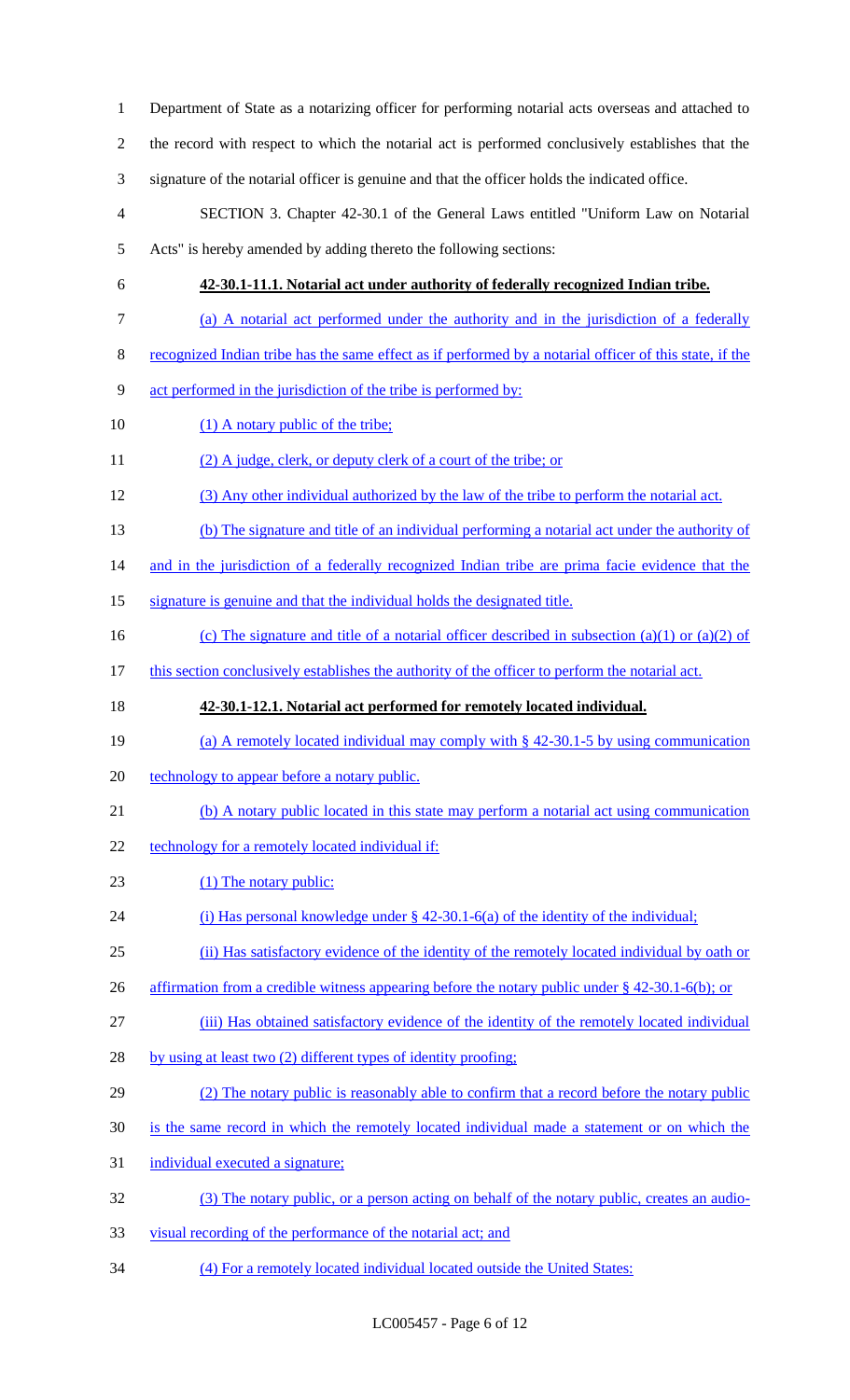(i) The record: (A) Shall be filed with or relates to a matter before a public official or court, governmental entity, or other entity subject to the jurisdiction of the United States; or (B) Involves property located in the territorial jurisdiction of the United States or involves a transaction substantially connected with the United States; and (ii) The act of making the statement or signing the record is not prohibited by the foreign 7 state in which the remotely located individual is located. (c) If a notarial act is performed under this section, the certificate of notarial act required by § 42-30.1-12.2 and the short-form certificate provided in § 42-30.1-12.2 must indicate that the notarial act was performed using communication technology. 11 (d) A short-form certificate provided in § 42-30.1-12.2(g) for a notarial act subject to this section is sufficient if it: 13 (1) Complies with rules adopted under subsection (g)(1) of this section; or 14 (2) Is in the form provided in § 42-30.1-12.2(g) and contains a statement substantially as follows: "This notarial act involved the use of communication technology." (e) A notary public, a guardian, conservator, or agent of a notary public, or a personal 17 representative of a deceased notary public shall retain the audio-visual recording created under 18 subsection (b)(3) of this section, or cause the recording to be retained by a repository designated by or on behalf of the person required to retain the recording. Unless a different period is required 20 by rule adopted under subsection  $(g)(4)$  of this section, the recording must be retained for a period 21 of at least ten (10) years after the recording is made. (f) Before a notary public performs the notary public's initial notarial act under this section, the notary public must notify the commissioning agency that the notary public will be performing 24 notarial acts with respect to remotely located individuals and identify the technologies the notary 25 public intends to use. If the commissioning agency has established standards under subsection  $(g)$ 26 of this section for approval of communication technology or identity proofing, the communication technology and identity proofing must conform to the standards. (g) The commissioning agency may adopt rules and regulations under this section 29 regarding performance of a notarial act. The rules may: (1) Prescribe the means of performing a notarial act involving a remotely located individual using communication technology; (2) Establish standards for communication technology and identity proofing; (3) Establish requirements or procedures to approve providers of communication technology and the process of identity proofing; and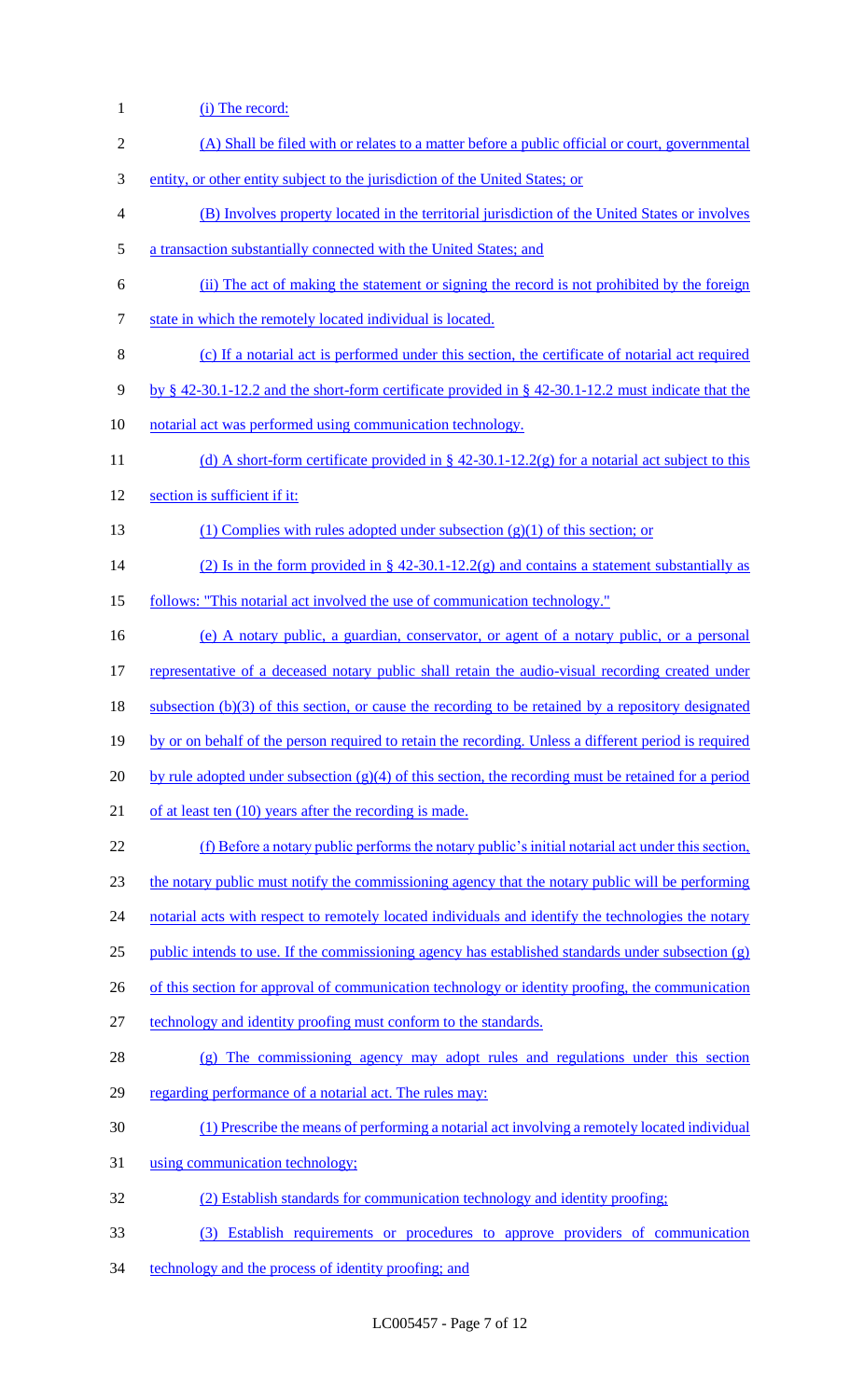| $\mathbf{1}$   | (4) Establish standards and a period for the retention of an audio-visual recording created               |
|----------------|-----------------------------------------------------------------------------------------------------------|
| $\overline{2}$ | under subsection $(b)(3)$ of this section.                                                                |
| 3              | (h) Before adopting, amending, or repealing a rule governing performance of a notarial act                |
| 4              | with respect to a remotely located individual, the commissioning agency must consider:                    |
| $\mathfrak s$  | (1) The most recent standards regarding the performance of a notarial act with respect to a               |
| 6              | remotely located individual promulgated by national standard-setting organizations and the                |
| $\tau$         | recommendations of the National Association of Secretaries of State;                                      |
| $\,8\,$        | (2) Standards, practices, and customs of other jurisdictions that have laws substantially                 |
| 9              | similar to this section; and                                                                              |
| 10             | (3) The views of governmental officials and entities and other interested persons.                        |
| 11             | (i) By allowing its communication technology or identity proofing to facilitate a notarial                |
| 12             | act for a remotely located individual or by providing storage of the audio-visual recording created       |
| 13             | under subsection (b) $(3)$ of this section, the provider of the communication technology, identity        |
| 14             | proofing, or storage appoints the commissioning agency as the provider's agent for service of             |
| 15             | process in any civil action in this state related to the notarial act.                                    |
| 16             | 42-30.1-12.2. Certificate of notarial act.                                                                |
| 17             | (a) A notarial act shall be evidenced by a certificate. The certificate shall:                            |
| 18             | (1) Be executed contemporaneously with the performance of the notarial act;                               |
| 19             | (2) Be signed and dated by the notarial officer and, if the notarial officer is a notary public,          |
| 20             | be signed in the same manner as on file with the commissioning agency;                                    |
| 21             | (3) Identify the jurisdiction in which the notarial act is performed;                                     |
| 22             | (4) Contain the title of office of the notarial officer; and                                              |
| 23             | (5) If the notarial officer is a notary public, indicate the date of expiration, if any, of the           |
| 24             | officer's commission.                                                                                     |
| 25             | (b) If a notarial act regarding a tangible record is performed by a notary public, an official            |
| 26             | stamp shall be affixed to the certificate. If a notarial act is performed regarding a tangible record     |
| 27             | by a notarial officer other than a notary public and the certificate contains the information specified   |
| 28             | in subsections (a)(2), (a)(3), and (a)(4) of this section, an official stamp may be affixed to the        |
| 29             | certificate. If a notarial act regarding an electronic record is performed by a notarial officer and the  |
| 30             | certificate contains the information specified in subsections (a)(2), (a)(3), and (a)(4) of this section, |
| 31             | an official stamp may be attached to or logically associated with the certificate.                        |
| 32             | (c) A certificate of a notarial act is sufficient if it meets the requirements of subsections (a)         |
| 33             | and (b) of this section, and:                                                                             |
| 34             | (1) Is in a form otherwise permitted by the laws of this state;                                           |

LC005457 - Page 8 of 12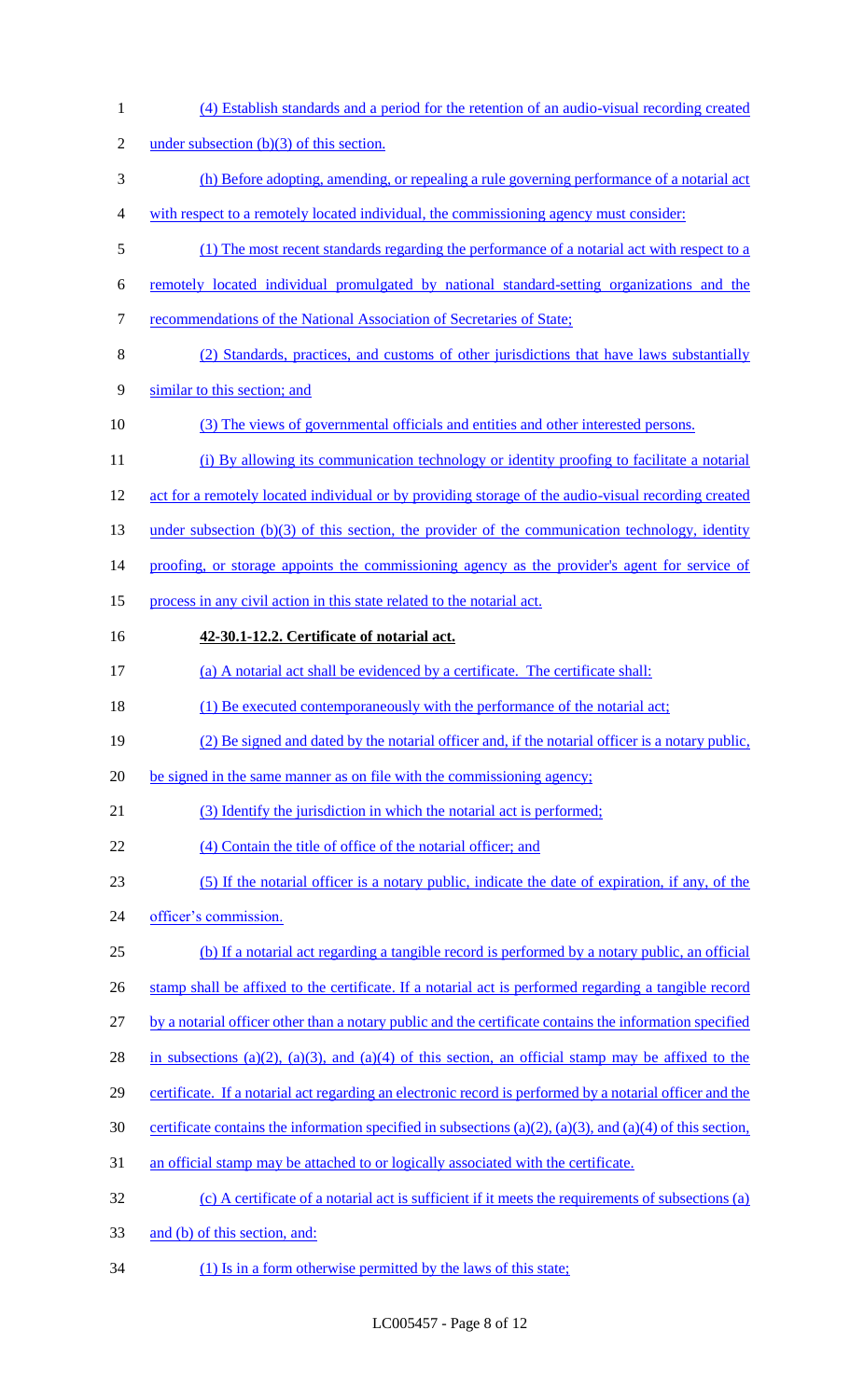(2) Is in a form permitted by the law applicable in the jurisdiction in which the notarial act was performed; or (3) Sets forth the actions of the notarial officer and the actions are sufficient to meet the 4 requirements of the notarial act as provided in §§ 42-30.1-4, 42-30.1-5, and 42-30.1-6 or any other applicable laws of this state. (d) By executing a certificate of a notarial act, a notarial officer certifies that the notarial 7 officer has complied with the requirements and made the determinations specified in §§ 42-30.1-3, 42-30.1-4, and 42-30.1-5. (e) A notarial officer may not affix the notarial officer's signature to, or logically associate it with, a certificate until the notarial act has been performed. (f) If a notarial act is performed regarding a tangible record, a certificate must be part of, or securely attached to, the record. If a notarial act is performed regarding an electronic record, the 13 certificate must be affixed to, or logically associated with, the electronic record. (g) The commissioning agency shall develop short form certificates of notarial acts, if completed with the information required by subsections (a), (b) and (c) of this section, for the 16 <u>following purposes:</u> 17 (1) An acknowledgment in an individual capacity; 18 (2) An acknowledgment in a representative capacity; 19 (3) A verification on oath or affirmation; (4) Witnessing or attesting a signature; 21 (5) Certifying a copy of a record. **42-30.1-13.1. Stamping Device.**  (a) A notary public is responsible for the security of the notary public's stamping device 24 and may not allow another individual to use the device to perform a notarial act. On the resignation from, or the revocation or expiration of, the notary public's commission, or on the expiration of the 26 date set forth in the stamping device, if any, the notary public shall disable the stamping device by destroying, defacing, damaging, erasing, or securing it against use in a manner that renders it 28 unusable. On the death or adjudication of incompetency of a notary public, the notary public's personal representative or guardian or any other person knowingly in possession of the stamping device shall render it unusable by destroying, defacing, damaging, erasing, or securing it against use in a manner that renders it unusable. (b) If a notary public's stamping device is lost or stolen, the notary public or the notary public's personal representative or guardian shall notify promptly the commissioning officer or 34 agency on discovering that the device is lost or stolen.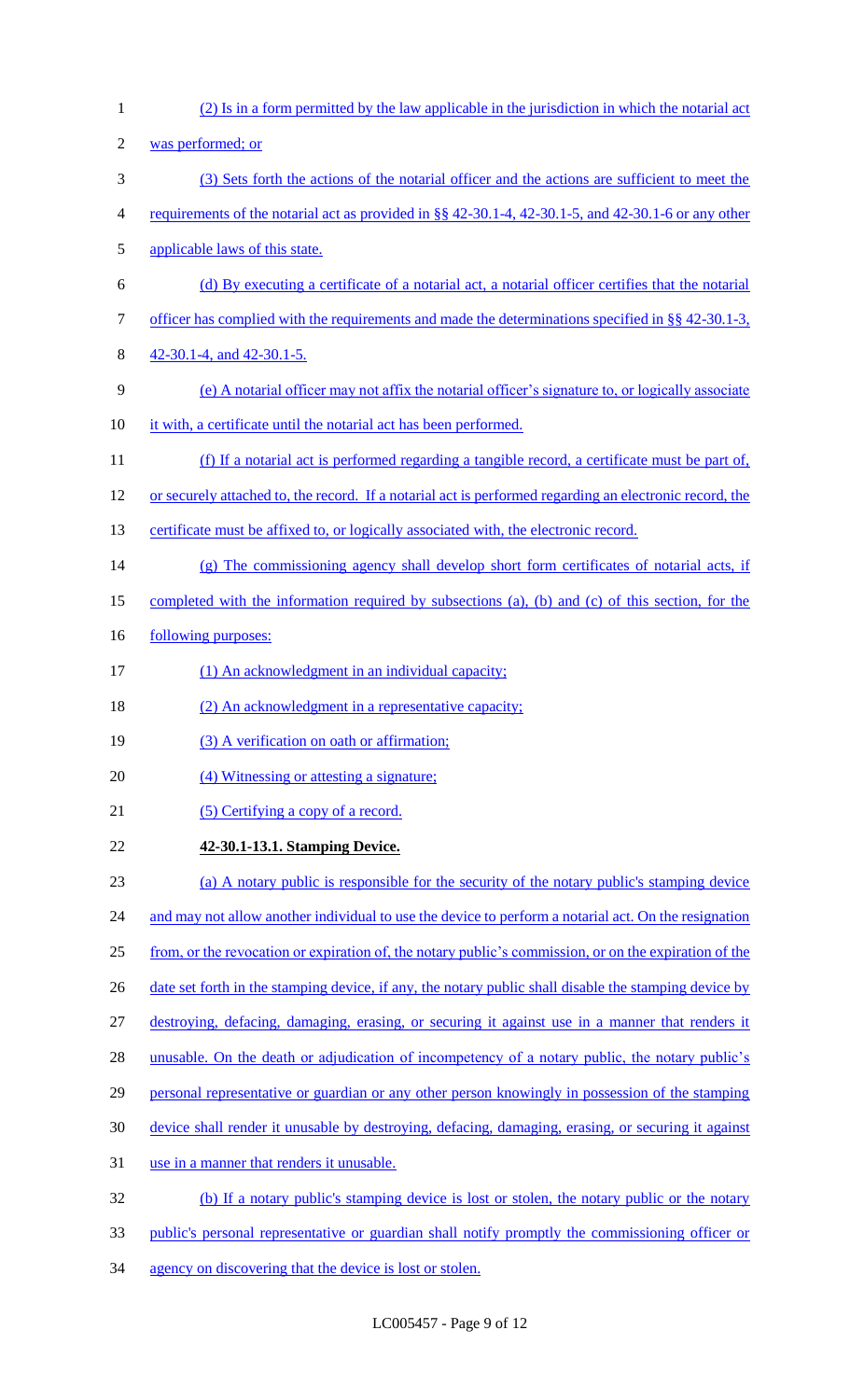# **42-30.1-19.1. Rules.**  (a) The commissioning agency may adopt rules and regulations to implement this chapter. Rules and regulations adopted regarding the performance of notarial acts with respect to electronic records may not require, or accord greater legal status or effect to, the implementation or application 5 of a specific technology or technical specification. The rules and regulations may: (1) Prescribe the manner of performing notarial acts regarding tangible and electronic 7 records; (2) Include provisions to ensure that any change to or tampering with a record bearing a certificate of a notarial act is self-evident; (3) Include provisions to ensure integrity in the creation, transmittal, storage, or 11 authentication of electronic records or signatures; (4) Prescribe the process of granting, renewing, conditioning, denying, suspending, or 13 revoking a notary public commission and assuring the trustworthiness of an individual holding a 14 commission as notary public; (5) Include provisions to prevent fraud or mistake in the performance of notarial acts; (6) Provide for an evaluation tool for applicants to demonstrate sufficient knowledge of the powers and duties of a notary commission. (b) In adopting, amending, or repealing rules about notarial acts with respect to electronic records, the commissioning agency shall consider, so far as is consistent with this chapter: (1) The most recent standards regarding electronic records promulgated by national bodies, 21 such as the national association of secretaries of state; (2) Standards, practices, and customs of other jurisdictions that substantially enact this chapter; and (3) The views of governmental officials and entities and other interested persons. **42-30.1-20.1. Fees to perform notarial acts.**  (a) Except as provided in subsection (b) of this section, a notary public may charge a fee not to exceed five dollars (\$5.00) per document or notarization; travel fees must be equal to or less 28 than the effective federal mileage rate as issued by the internal revenue service. All fees must be 29 posted in a conspicuous place in the notary's place of business or upon request, fees must be disclosed to any person utilizing the services of the notary. (b) In performing a notarial act for a remotely located individual, pursuant to § 42-30.1- 32 12.1, a notary public may charge a fee, not to exceed twenty-five dollars (\$25) per notarial act. **42-30.1-24.1. Uniformity of application and construction.**  In applying and construing this chapter, consideration must be given to the need to promote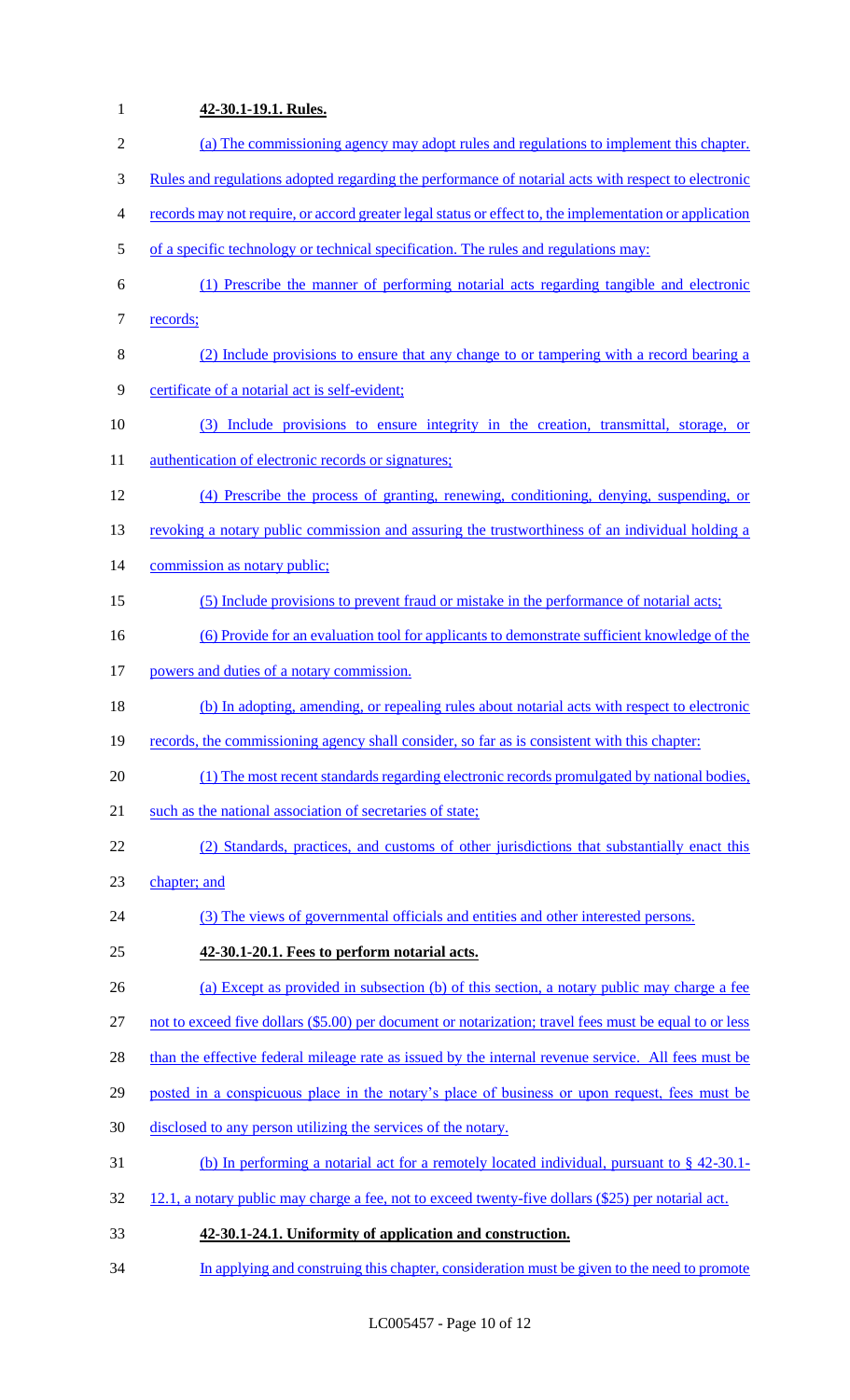- 1 uniformity of the law with respect to its subject matter among states that enact it.
- 2 SECTION 4. This act shall take effect upon passage.

======== LC005457 ========